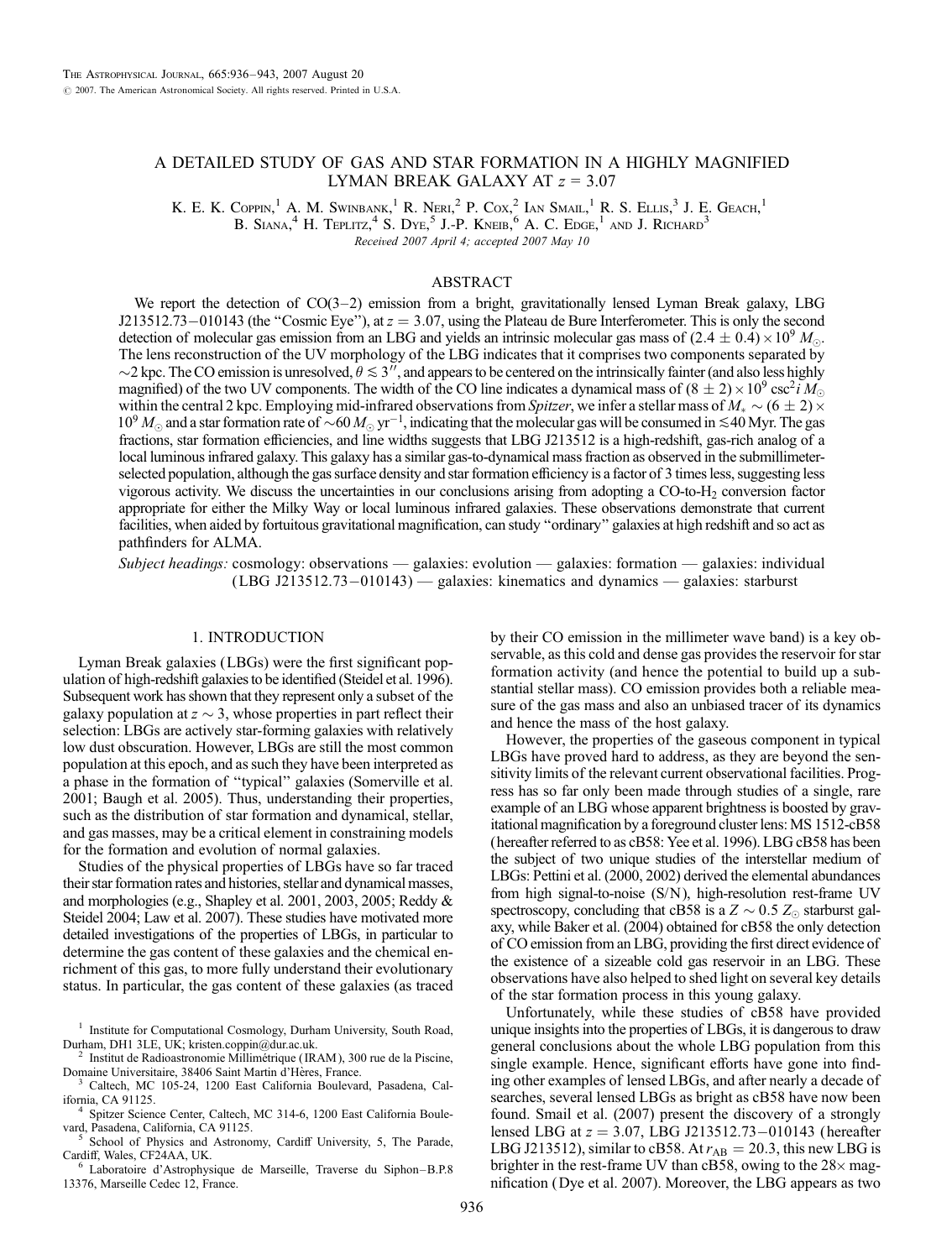

FIG. 1.-HST ACS F606W image of LBG J213512, centered on the optical position 21<sup>h</sup> 35<sup>m</sup> 12.73<sup>s</sup>,  $-01^{\circ}01'43.0''$  (J2000.0), with the CO(3-2) contours overlaid (contours begin at 1  $\sigma$  and increase in steps of 1  $\sigma$ ; negative contours are dashed). We also show two insets, the upper inset illustrates the image-plane morphology of the LBG (with the foreground lens removed; scale in arcseconds) consisting of two bright arcs and two fainter knots (marked  $B_1$  and  $B_2$ ). The lower inset illustrates the sourceplane reconstruction of the LBG from Dye et al. (2007) in kpc. This shows that in the rest-frame UV, the LBG comprises two components  $(A_s$  and  $B_s$ ) separated by  $\sim 2-$ 3 kpc. Both of the bright arcs are formed from the lensing of As, which is magnified in total by a factor of  $28\times$ , while B<sub>s</sub> gives rise to B<sub>1</sub> and B<sub>2</sub> (the magnifications of  $B_1$  and  $B_2$  are 6.2 $\times$  and 1.8 $\times$ , respectively). Comparison of the CO map with the optical morphology of the system shows that the CO emission is offset from the center of the LBG, and we mark by a cross the predicted center of the CO emission if the molecular gas follows the  $R$ - or  $K$ -band light. We conclude that the CO emission is unlikely to follow the rest-frame UV/optical light in this system, and instead it appears to coincide with a faint knot (marked as  $B_1$  in the top inset). To test this, we predict the observed centroid of the CO emission if it is associated with source  $B_s$  and mark this as a plus sign; this is coincident with the observed centroid supporting the proposed association. See text for a detailed discussion.

small arcs ( $\sim$ 3<sup>*u*</sup> in extent) and hence provides a unique opportunity for spatially resolved studies on 100 pc scales across this galaxy. When corrected for the lensing magnification, the background source appears as an  $L^*$  LBG, with a similar intrinsic luminosity to cB58. We thus have a second example of a highly magnified ''typical'' LBG.

In this paper, we present interferometric measurements of the  $CO(3-2)$  emission and mid-infrared photometric observations of this new lensed LBG. We use the  $CO(3-2)$  line luminosity and width to infer the gas and dynamical masses and compare these with the stellar mass inferred from the rest-frame optical-to-nearinfrared photometry of the system. We also compare our results with the similar observations of cB58 to investigate the variations within the LBG population and further compare our results with the growing number of CO observations of other high-redshift galaxies (see Solomon & Vanden Bout 2005 for a review). We adopt cosmological parameters from the WMAP fits in Spergel et al. (2003):  $\Omega_{\Lambda} = 0.73$ ,  $\Omega_m = 0.27$ , and  $H_0 = 71$  km s<sup>-1</sup> Mpc<sup>-1</sup>. All quoted magnitudes are on the AB system.

### 2. OBSERVATIONS AND REDUCTION

## 2.1. Millimeter Interferometry

We used the six-element IRAM PdBI (Guilloteau et al. 1992) to observe LBG J213512 in the redshifted  $CO(3-2)$  line and in



FIG. 2.—Spectrum of  $CO(3-2)$  emission in LBG J213512, binned into 35.3 km s<sup>-1</sup> channels. We detect the line at 7.1  $\sigma$  significance, and the best-fitting Gaussian with a FWHM of 190  $\pm$  24 km s<sup>-1</sup> is overlaid. The upper axis indicates the redshift of the  $CO(3-2)$  transition. There is a hint of double peak to the CO line, although a double-component fit does not provide a better description of the data, due to the modest S/N of the detection. We have confirmed that there is no detectable spatial offset between the blue and red halves of the line  $(\leq 0.1)$ .

the continuum at 84.87 GHz. The frequency was tuned to the CO(3-2) rotational transition at  $z = 3.0743$ , the systemic redshift of the system from Smail et al. (2007). Observations were made in D configuration in Director's Discretionary Time (DDT) between 2006 August 24 and 2006 September 20 with good atmospheric phase stability (seeing  $= 0.6'' - 1.6''$ ) and reasonable transparency ( $pwv = 5-15$  mm). We observed LBG J213512 with a total on-source observing time of 10 hr. The spectral correlator was adjusted to detect the line with a frequency resolution of 2.5 MHz in the 580 MHz band of the receivers. The overall flux scale for each observing epoch was set on 2134+004, 2145+ 067, and MWC 349. The visibilities were resampled to a velocity resolution of 35.3 km s<sup>-1</sup> (10 MHz), providing 1  $\sigma$  line sensitivities of  $\sim$ 1.0 mJy beam<sup>-1</sup>. The corresponding synthesized beam, adopting natural weighting, was  $6.3'' \times 5.5''$  at 44 $\degree$  east of north. The data were calibrated, mapped, and analyzed in the gildas software package. Inspection of the velocity data cube shows a significant detection of  $CO(3-2)$  line emission close to the position of LBG J213512 in the central velocity channels with a velocity width of  $\sim$ 250 km s<sup>-1</sup>. Figure 1 shows a channel map constructed from the average emission in a 250 km  $s^{-1}$  window centered on the systemic redshift of the system. In Figure 2, we show the spectrum of the  $CO(3-2)$  emission in the brightest pixel of the source in the channel map.

## 2.2. Mid-Infrared Imaging

Observations of LBG J213512 were taken with the Spitzer Space Telescope Infrared Array Camera ( IRAC) in 2005 November using time awarded through DDT. Observations were taken at 3.6, 4.5, 5.8, and 8.0  $\mu$ m using two cycles of a 10 point dither pattern, each with an integration time of 30 s. The total integration time was 0.9 ks pixel<sup>-1</sup> in each band. Further observations were also obtained at 24  $\mu$ m with the Multiband Imaging Photometer for *Spitzer* (MIPS) camera. These observations were made using eight repeats of a nine-point dither pattern, each consisting of 30 s exposures, for a total integration time of 2.0 ks. We use the Post Basic Calibrated IRAC frames generated by the pipelines at the Spitzer Science Center (SSC) and perform postprocessing on the data frames to remove common artifacts and flatten smalland large-scale gradients using ''master flats'' generated from the data. For mosaicking, we use the SSC mopex package, which makes use of the supplementary calibration files supplied with the main science set. We align and combine the four IRAC images and use this composite image to extract  $3.8$ <sup> $\prime\prime$ </sup> diameter aperture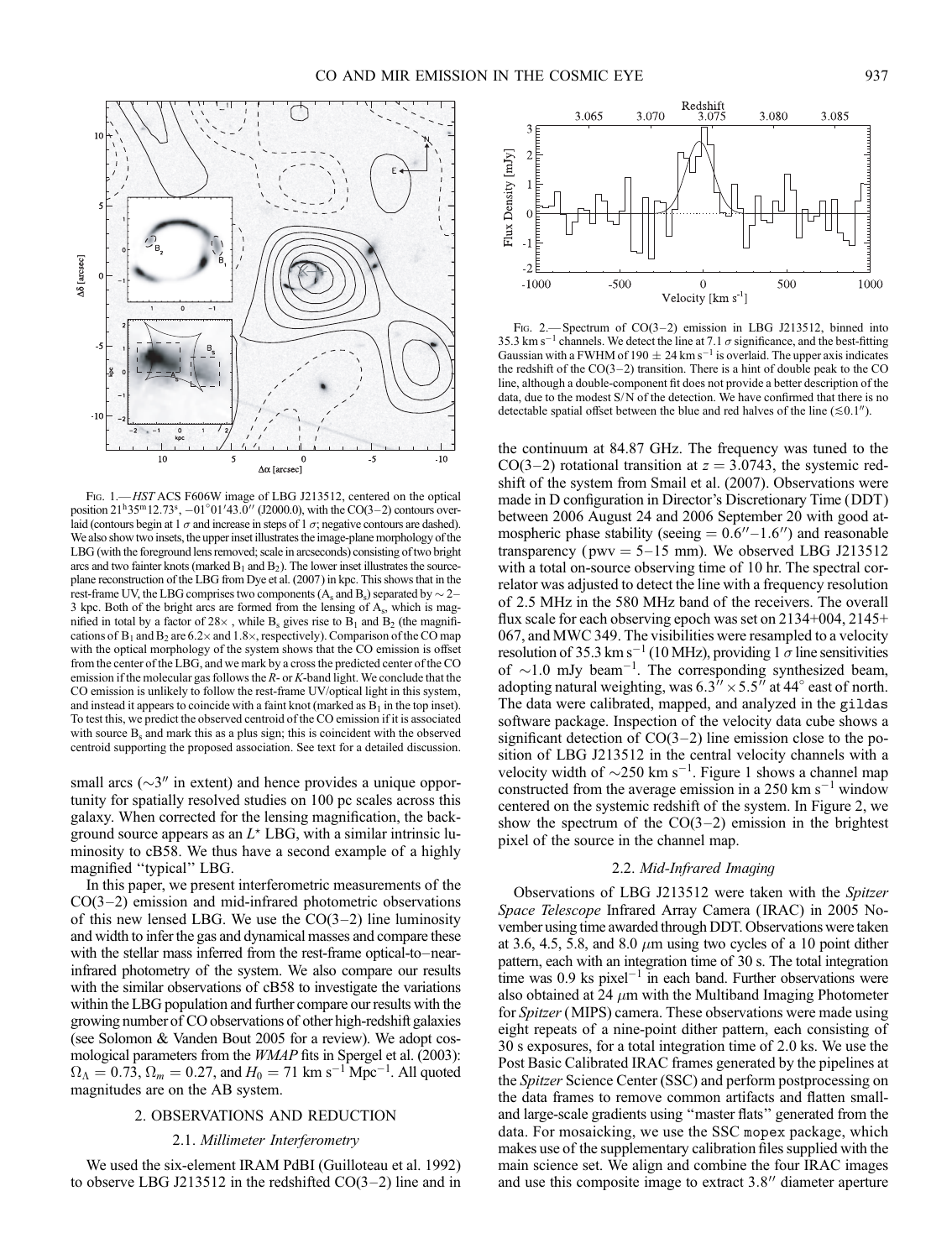TABLE 1 Aperture-Corrected Photometry for LBG J213512

| Band | $LBG + Lens$ | Lens           | LBG                  |
|------|--------------|----------------|----------------------|
| (1)  | (2)          | (3)            | (4)                  |
|      | .            | .<br>22.34[15] | 21.47[5]<br>20.54[2] |
|      | .<br>.       | 19.70[10]      | 18.90[10]            |
|      | 18.34[2]     | .              | 18.74[4]             |
|      | 18.19[2]     | .              | 18.39[4]             |
|      | 18.13[3]     | .              | 18.33[6]             |
|      | 18.30[2]     | .              | 18.35[4]             |
|      | 17.78[25]    | .              | 17.78[25]            |

Notes.- Col. (2): The observed photometry for the LBG. Due to the low spatial resolution of IRAC, the photometry from the  $z = 0.73$  and  $z = 3.07$  galaxies are blended. We remove the contribution of the  $z = 0.73$  lensing galaxy to the IRAC channels by fitting the  $R_{606}$ - and K-band photometry of the foreground lens (col. [3]) with an elliptical galaxy template redshifted to  $z = 0.73$  and subtracting the contribution at  $\geq$ 3.6  $\mu$ m. These corrected LBG photometry are given in col. (4) (see text). To convert to intrinsic magnitudes (corrected for the lensing amplification factor 28  $\pm$  3 $\times$ ), add 3.6 mag to col. (4). Values in brackets denote the error in the last decimal place, and we note that 1  $\mu$ Jy corresponds to  $m_{AB} = 23.90$ .

magnitudes at the position of LBG J213512 from the IRAC data and  $10^{\prime\prime}$  diameter aperture magnitudes from the MIPS data. We obtain a strong detection of the emission from the LBG J213512 (with some contribution from the foreground lens) at  $3.6-8 \mu m$ and a weaker detection at 24  $\mu$ m. Aperture-corrected photometry for the LBG are reported in Table 1, including  $g$ -,  $R_{606}$ -, and K-band photometry from Smail et al. (2007).

### 3. ANALYSIS AND RESULTS

### 3.1. CO Emission Properties

The luminosity, velocity width, and spatial extent of the CO line emission can be used to place limits on the gas and dynamical mass of the system. Fitting a Gaussian profile to the CO spectrum for the source at the phase center of our observations (Fig. 2), we derive a best-fit redshift for the CO(3-2) emission of  $z =$  $3.0740 \pm 0.0002$ . This is in excellent agreement with the systemic redshift derived from the [O  $\text{III}$ ]  $\lambda$ 5007 line by Smail et al. (2007), with an offset of just  $\Delta v = -22 \pm 14$  km s<sup>-1</sup>. The error on the line parameters are bootstrap estimates generated by adding noise at random to the channels closest to the spectral peak from the outermost noisy baseline channels 1000 times with replacement (e.g., see Wall & Jenkins 2003). This provides a reasonable estimate of the uncertainties, provided the noise is not strongly correlated between channels. The rest-frame FWHM of the CO line is 190  $\pm$  24 km s<sup>-1</sup> (or alternatively a dispersion of  $80 \pm 10$  km s<sup>-1</sup>), which is consistent with the [O  $\text{III}$ ]  $\lambda$ 5007 emission line (FWHM  $\leq 220 \text{ km s}^{-1}$ ), as measured by Smail et al. (2007). The velocity integrated line flux is measured to be  $F_{CO(3-2)} =$  $0.50 \pm 0.07$  Jy km s<sup>-1</sup> (S/N = 7.1). We note that this line flux is comparable to the CO flux density measured for cB58:  $F_{CO(3-2)} =$  $0.37 \pm 0.08$  Jy km s<sup>-1</sup> (Baker et al. 2004, with an estimated magnification factor for cB58 of  $\mu \sim$  32).

Next, averaging the emission over a 250 km  $s^{-1}$  window centered on the redshift of the CO emission, we determine a flux of 2.0  $\pm$  0.3 mJy beam<sup>-1</sup> for a source centered at 21<sup>h</sup>35<sup>m</sup>12.62<sup>s</sup>,  $-01^{\circ}01'$ 43.9" (J2000.0), corresponding to a  $\sim$  7  $\sigma$  detection (we ignore the small correction for primary beam attenuation, given that the source is close to the phase center of the map). We note that no significant continuum emission is detected from the linefree region (470 MHz of bandwidth) down to a 1  $\sigma$  sensitivity of 0.14 mJy.

In Figure 1, we show the Hubble Space Telescope (HST ) ACS F606W image of the system from Smail et al. (2007) and overlay the contours from the  $CO(3-2)$  channel map. Dye et al. (2007) present a detailed lens model and use it to reconstruct the restframe UV source-plane morphology of the LBG. They show that the system comprises two UV-emitting components separated by  $\sim$ 2 $-3$  kpc, probably representing two star-forming regions within the galaxy separated by a dust lane or region of lower activity (see inset in Fig. 1;  $A_s$  and  $B_s$ ). The intrinsically brighter and more highly amplified of these,  $A_s$ , lies within the lens caustic and is magnified by a factor of 28  $\pm$  3 (Smail et al. 2007), giving rise to the ringlike structure surrounding the foreground galaxy. The second UV component,  $B_s$ , lies just outside the caustic and gives rise to two images:  $B_1$  and  $B_2$  (see Fig. 1; also see Fig. 4 of Dye et al. 2007). The lensing magnifications of the components are  $6.2\times$  and  $1.8\times$ , respectively, giving a total amplification factor of  $(8.0 \pm 0.9) \times$  for B<sub>s</sub> (Dye et al. 2007).

The astrometric solution on the *HST* image is derived by comparing the positions of unsaturated stars with the USNOA-2.0 catalog, and we estimate an rms uncertainty in the optical position of the system  $(21^{\text{h}}35^{\text{m}}12.73^{\text{s}}, -01^{\circ}01'43.0''$  [J2000.0]) of  $\leq 0.2$ ". The absolute astrometry of the CO observations is estimated to be accurate to  $\leq 0.01$ <sup>n</sup>, but the centroid for the emission is only accurate to  $\leq 0.3$ <sup>n</sup> and places the peak of the CO emission at  $21^{\text{h}}35^{\text{m}}12.62^{\text{s}}$ ,  $-01^{\circ}01'43.9''$  (J2000.0), which is centered approximately  $1.9'' \pm 0.4''$  due west of the optical centroid.

We first test whether the CO centroid is consistent with the expected position if the CO emission traces the rest-frame UV/ optical light. To achieve this, we subtract the foreground lensing galaxy from the HST imaging and convolve the resulting image with the PdBI beam; this predicts a centroid for the CO emission approximately  $0.4$ <sup>"</sup> NW of the lensing galaxy (marked by the cross in Fig. 1). Thus, the CO line emission does not appear to be associated with the most highly magnified and UV-bright component part of the galaxy  $(A_s)$ . Instead, the centroid of the CO emission appears to correspond to  $B_1$ , the more magnified of the two images of component B<sub>s</sub>. To confirm this, we model the CO emission from  $B_s$  using the magnifications for the two images from Dye et al. (2007) and convolve this with the PdBI beam; this yields a centroid of  $21^{\text{h}}35^{\text{m}}12.63^{\text{s}}$ ,  $-01^{\circ}01'43.3''$  (J2000.0; marked by the plus sign in Fig. 1), which is  $0.6'' \pm 0.4''$  due west from the observed peak and hence consistent with it. Thus, we conclude that the CO reservoir appears to be associated with  $B_s$ , the fainter of the two UV regions in LBG J213512. We discuss the implications of this further in  $\S$  4.

### 3.2. CO Luminosity and Molecular Gas Mass

We calculate the line luminosity and estimate the total cold gas mass  $(H_2 + He)$  from the integrated CO line flux. The observed CO(3–2) line luminosity is  $\mu L'_{\text{CO(3--2)}} = (2.4 \pm 0.3) \times$  $10^{10}$  K km s<sup>-1</sup> pc<sup>2</sup>, where  $\mu$  is the amplification factor. Although the lensing magnification of the entire UV source is  $\sim$ 28 $\times$ , our association of the molecular gas reservoir with component  $B_s$ means we must adopt the estimated magnification for this component of  $(8.0 \pm 0.9) \times$ . The resulting intrinsic line luminosity is therefore  $L'_{\rm CO(3-2)}$   $=$   $(3.0 \pm 0.5) \times 10^9$  K km s<sup>-1</sup> pc<sup>2</sup>. We then assume both a line luminosity ratio of  $r_{32} = L'_{\text{CO}(3-2)}/L'_{\text{CO}(1-0)} = 1$ (i.e., a constant brightness temperature) and a  $CO$ -to- $H_2$  conversion factor of  $\alpha = 0.8 M_{\odot}$  (K km s<sup>-1</sup> pc<sup>2</sup>)<sup>-1</sup>. These values are appropriate for local galaxy populations exhibiting levels of star formation activity similar to LBG J213512 (e.g., local infrared galaxies [LIRGs]; Solomon et al. 1997; see  $\S 3.4$ ). We discuss in § 4.2 how our conclusions would change if we adopted  $\alpha$  and  $r_{32}$ values typical of the Milky Way. This then yields a total cold gas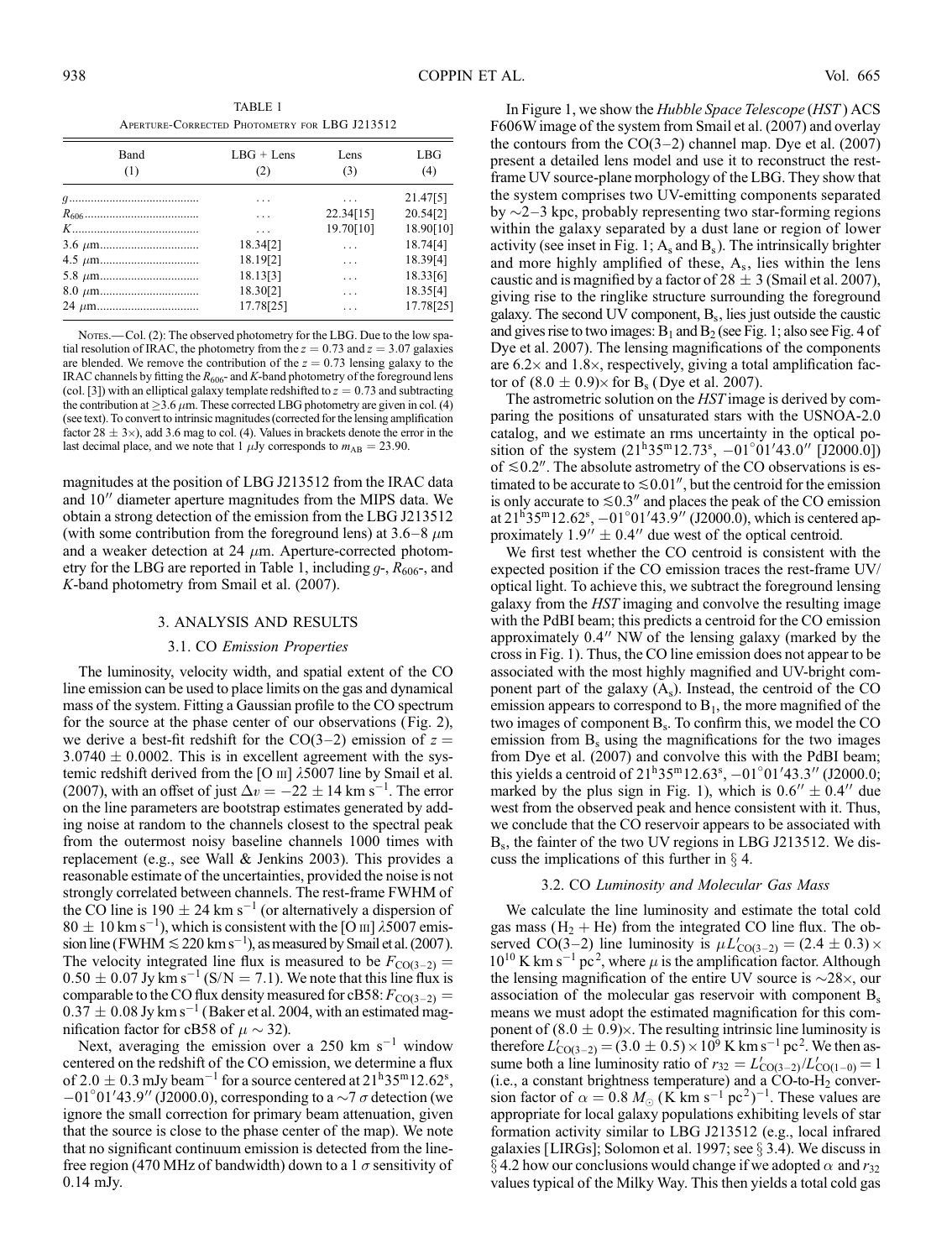mass of  $M_{\rm gas} = M(\rm H_2 + He) = \alpha L'_{\rm CO} = (2.4 \pm 0.4) \times 10^9 M_{\odot}$ . Based on the association of the CO emission with source  $B_s$  and its extent in the rest-frame UV, we assume the gas is distributed in a disk with a radius no larger than 1 kpc (see Fig. 1), resulting in an inferred gas surface density of  $\Sigma_{\rm gas} \simeq (760 \pm 130) M_{\odot} \,{\rm pc}^{-2}$ .

## 3.3. Dynamical and Stellar Mass

The next step in our analysis is to compare the mass we derived for the cold gas reservoir to the dynamical and stellar masses in this LBG. While in principle the dynamical masses of LBGs can be derived from optical or near-infrared observations of emissionline gas in these galaxies, dust obscuration and outflows in the gas may bias the measurements. In contrast, molecular CO emission is comparatively immune to the effects of obscuration and outflows and therefore provides an unbiased measurement of dynamics within the CO emitting region. Our CO observations allow us to place strong constraints on the dynamical mass, while the Spitzer observations can be used to constrain the stellar mass and current star formation rate (SFR) of the galaxy.

For LBG J213512, the line width of the CO emission (190  $\pm$ 24 km s $^{-1})$  predicts a dynamical mass of  $(8.4\pm1.4)\times10^9$ csc $^2$ i  $M_\odot,$ assuming the gas lies in a disk with inclination  $i$  and a radius of  $\sim$ 1 kpc. Based on this, we calculate a gas-to-dynamical mass fraction of  $f = M_{\text{gas}}/M_{\text{dyn}} \sim 0.30 \sin^2 i$ . For comparison with the total stellar mass, we extrapolate this CO measurement slightly to give us a total mass within the UVextent of the LBG, a radius of 2 kpc, yielding an enclosed mass of  $M(<2 \text{ kpc}) \sim 1.7 \times 10^{10} \text{ csc}^2 i M_{\odot}$ . We note that the mean angle of randomly oriented disks with respect to the sky plane in three dimensions is  $i = 30^{\circ}$  (Carilli & Wang 2006), resulting in an inclination correction of  $\csc^2 i = 4$ .

In order to derive the stellar mass, we adopt the approach of Borys et al. (2005): first we estimate the rest-frame K-band luminosity for the galaxy by interpolating the rest-frame spectral energy distribution (SED) and then combine this with estimates of the K-band light-to-mass ratio  $(L_K/M)$  for a range of plausible ages for the dominant stellar population. We exploit the HyperZ package (Bolzonella et al. 2000) to fit the observed g,  $R_{606}$ , K, and IRAC 3.6-8.0  $\mu$ m photometry in Table 1. We use solar metallicity stellar population models from Bruzual & Charlot (1993) and a Calzetti et al. (2000) starburst attenuation to infer the rest-frame optical/near-infrared SED. At  $z = 3.07$ , the restframe  $K$  band (which is most sensitive to the underlying stellar population) is redshifted to  $\sim 8 \mu m$  (i.e., into IRAC Channel 4). However, since the IRAC photometry has a spatial resolution of  $\sim$ 3", comparable to the extent of the lensed LBG, the contribution from the  $z = 0.73$  lensing galaxy is blended with the LBG, and the lensing galaxy must be subtracted. We therefore fit the  $R_{606}$ - and K-band magnitudes of the lens with an early-type (E/S0) galaxy template based on the spectral properties and colors in Smail et al. (2007; the template comprises a stellar population for an exponential star formation history with a timescale of 1 Gyr) redshifted to  $z = 0.73$  and subtract the expected contribution to the IRAC photometry:  $\leq 20\%$ , 15%, 10%, and 5% at 3.6, 4.5, 5.0, and 8.0  $\mu$ m, respectively. The LBG photometry with the contribution from the lensing galaxy removed is given in Table 1.

We determine a rest-frame absolute K-band magnitude of  $m_K = -22.2 \pm 0.1$  (corrected for lens magnification using  $\mu =$ 28). As expected, this is comparable to  $\overline{L}_{8\mu m}^{*}$  for  $z \sim 3$  LBGs (Shapley et al. 2005). To convert this to a stellar mass, we need to determine  $L_K/M$  for the dominant stellar population. To do this, we turn to the Starburst99 stellar population model (Leitherer et al. 1999), which provides estimates for  $L_K/M$  for models of bursts of star formation. We adopt an age for the stellar popu-

lation dominating the UV light of  $\sim$ 10-30 Myr, based on the analysis of the features in the rest-frame UV spectrum which show that the UV emission is dominated by B stars (Smail et al. 2007). Fits using HyperZ (Bolzonella et al. 2000) to the broadband SED spanning the rest-frame  $0.13-2 \mu m$  yield similarly young ages,  $\leq 50$  Myr with moderate reddening,  $A_V \sim 1$ , as do more sophisticated modeling (Shapley et al. 2005). For these ages, the Starburst99 models predict  $L_K/M \sim 2.5\pm0.5.$  We note that the average  $L_K/M$  for LBGs in Shapley et al. (2005) is  $L_K/M \sim 2.5$ . Thus, for a stellar population dominated by young stars (<50 Myr), the predicted stellar mass is  $\sim$  (6  $\pm$  2)  $\times 10^9$   $M_{\odot}$ . This implies a baryonic mass of  $M_{\text{bary}} = M_{\text{gas}} + M_{\text{stars}} \lesssim 1 \times 10^{10} M_{\odot}$ , with 75% of this in stars. This baryonic mass estimate is consistent with the dynamical mass with a  $1-2$  kpc radius traced by the CO emission:  $M \sim 0.8-1.7 \times 10^{10} \csc^2 i \tilde{M}_{\odot}$ , for all inclinations.

## 3.4. Star Formation Rate and Efficiency

Smail et al. (2007) estimate the SFR for LBG J213512 from the rest-frame 1500 Å continuum flux of  $L_{1500} \sim 4.6 \times 10^{30}$  erg s<sup>-1</sup>  $Hz^{-1}$ , which translates into a SFR (corrected for lens magnification and dust reddening) of  $\sim$ 100  $M_{\odot}$  yr<sup>-1</sup> (assuming a Salpeter initial mass function [IMF] with an upper mass cut off of 100  $M_{\odot}$ ; Kennicutt 1998). Perhaps more reliably, the 24  $\mu$ m flux of the LBG can be used to estimate the far-infrared luminosity of the galaxy (e.g., Bell et al. 2005; Geach et al. 2006), which can then be converted into a SFR. Taking the library of dusty, starforming SEDs from Dale & Helou (2002), we calculate the ratio of the 24  $\mu$ m luminosity to the far-infrared luminosity integrated over the entire SED (8-1000  $\mu$ m). The SED templates are simply characterized by a power-law distribution of dust mass, with an exponent of  $1-2.5$  for "typical" local star-forming galaxies (Dale et al. 2001). We derive  $L_{\rm FIR} \sim 3.4 \times 10^{11} L_{\odot}$  for an unlensed 24  $\mu$ m flux of 10  $\mu$ Jy, corresponding to a SFR of  $\sim$ 60  $M_{\odot}$  yr<sup>-1</sup> (Kennicutt 1998). This is the average luminosity over the entire library of SEDs, and the extreme SEDs suggest our estimate is likely to be uncertain by a factor of 3. This bolometric luminosity is consistent with the 0.14 mJy upper limit to the 3 mm flux of LBG J213512, and the luminosity implies an 850  $\mu$ m flux of  $\sim$ 0.35 mJy, where we have estimated this flux by scaling a modified blackbody with a dust temperature of 40 K and a dust emissivity  $\beta = 1.5$  (see Blain et al. 2002) to match the 24  $\mu$ m predicted bolometric luminosity. Note that  $S_{850} \sim 0.35$  mJy is consistent with a mean observed 850  $\mu$ m flux of 0.5  $\pm$  0.4 mJy for typical LBGs (Chapman et al. 2000). Our SFR estimate yields a SFR density of  $\Sigma_{\rm SFR} \sim 20 M_{\odot} \text{ yr}^{-1} \text{ kpc}^{-2}$  for a disk radius of 1 kpc, and a star formation efficiency (SFE) of  $L_{\text{FIR}}/M_{\text{H}_2} = 3.4 \times$  $10^{11} L_{\odot}/2.4 \times 10^9 M_{\odot} \sim 140 L_{\odot} M_{\odot}^{-1}.$ 

A related way to present these observations is to roughly estimate the gas-to-dust mass ratio. Following Blain et al. (2002), we estimate a dust mass of  $M_{\text{dust}} \simeq 2.5 \times 10^7 M_{\odot}$  from the predicted 850  $\mu$ m flux of  $\sim$ 0.35 mJy, assuming a dust mass absorption coefficient of  $\kappa_{850 \mu m} = 0.15 \text{ m}^2 \text{ kg}^{-1}$ . This yields a constraint on the gas-to-dust mass ratio for LBG J213512 of  $\sim$ 100, with at least a factor of  $\sim$ 6 uncertainty accounting for our uncertainty of the dust temperature ( $\Delta T_{\rm dust} \simeq \pm 5$  K), dust emissivity coefficient ( $\Delta \beta \simeq \pm 0.5$ ), and mass absorption coefficient (a factor of  $\sim$ 3; e.g., Seaquist et al. 2004).

In terms of the spatial distribution of the star formation, if the 24  $\mu$ m emission traces the R-band light, then we expect that the UV-bright component  $A_s$  will contain 75% of the current star formation. Given the poor spatial resolution of our 24  $\mu$ m image and its modest S/N, it is impossible to determine if the emission follows the UV or CO morphology of the source. However, we have confirmed that within the large uncertainty, the integrated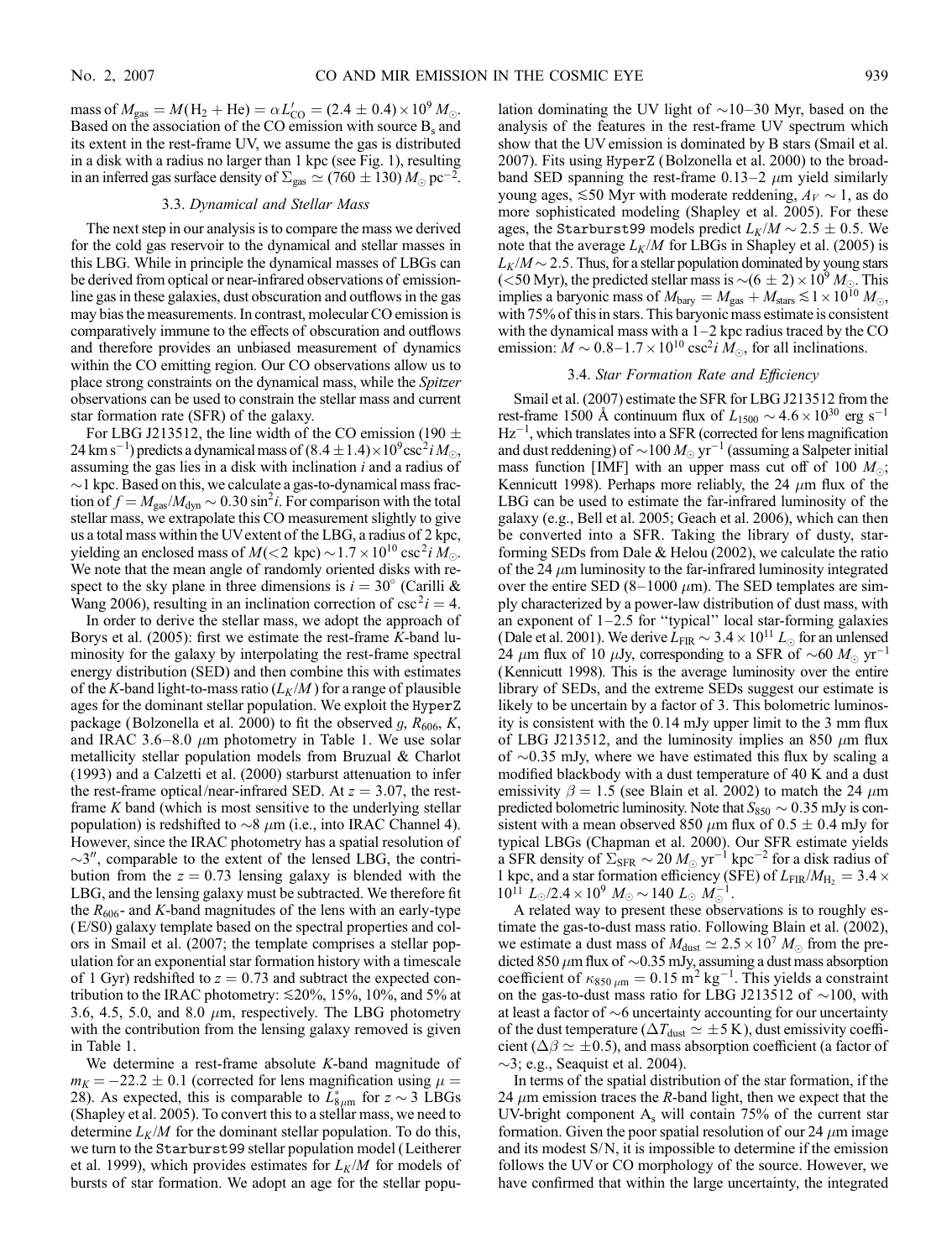$R/24$  µm color of the LBG is similar to that seen in other  $z =$ 3 LBGs (Reddy et al. 2006), supporting the assumption that the 24  $\mu$ m follows the *R*-band light.

Assuming that the molecular gas reservoir we detect is fueling the star formation within this galaxy, then it has enough gas to sustain the current star formation for

$$
\tau_{\text{depletion}} \sim M(\text{H}_2)/\text{SFR} \sim 2.4 \times 10^9 \ M_{\odot}/60 \ M_{\odot} \ \text{yr}^{-1} \sim 40 \ \text{Myr}.
$$

Since we also have a stellar mass of LBG J213512, we can compare the gas depletion time with the time to form the current stellar mass of the system. At the current SFR,

 $\tau_{\rm formation}\sim M_{\rm stars}/{\rm SFR}\sim 6\times 10^9\ M_\odot/60\ M_\odot\ {\rm yr}^{-1}\sim 100\ {\rm Myr},$ 

which is comparable to the assumed age of the stellar population.

## 4. DISCUSSION

Our observations of LBG J213512 demonstrate that it is a relatively massive galaxy hosting an equally massive gas reservoir and has significant on-going star formation. The majority of the baryons in the central regions of the galaxy are in the form of stars. We estimate that the stellar population of the LBG could have been formed at the current SFR within  $\sim$ 100 Myr and that if the current SFR continues, then the cold gas reservoir will be exhausted within  $\leq 40$  Myr unless it is replenished. Thus, it appears that we are seeing the LBG in the last half of its current star formation episode. We now compare the gas properties of LBG J213512 to other similarly well-studied sources and populations at low and high redshifts.

#### 4.1. Comparison to Other Populations

We first compare LBG J213512 to the only other CO-detected LBG: cB58 (Baker et al. 2004). The intrinsic CO line luminosity and gas and dynamical masses we derive for LBG J213512 are  $L'_{\text{CO}(3-2)} = 3.0 \times 10^9 \text{ K km s}^{-1} \text{ pc}^2, M_{\text{gas}} = 2.5 \times 10^9 M_{\odot}$ , and  $M_{\text{dyn}}(<1 \text{ kpc}) = 8.4 \times 10^9 \text{ csc}^2 i M_{\odot}$ , with a gas fraction within 1 kpc of  $f_{\text{gas}} = 0.30 \sin^2 i$ . Using the same conversion factors for cB58,  $\alpha = 0.8$  and  $r_{32} = 1$ , we estimate  $L'_{\text{CO(3-2)}} = 0.43 \times$  $10^{9}$  K km s<sup>-1</sup> pc<sup>2</sup>,  $M_{\text{gas}} = 0.34 \times 10^{9}$   $M_{\odot}$ , and  $M_{\text{dyn}} \sim 10 \times$  $10^9 \csc^2 i M_{\odot}$  (which has FWHM<sub>CO</sub> = 175  $\pm$  45 km s<sup>-1</sup>), with a gas fraction of  $f_{\text{gas}} = 0.03 \sin^2 i$ .

We could attempt to reduce the uncertainties due to the unknown inclination and average the properties of LBG J213512 and cB58, deriving a typical dynamical mass of  $M_{\text{dyn}}$   $\sim$  (3.6  $\pm$  $(0.4)\times 10^{10}\,M_\odot$  and a gas fraction of  $f_{\rm gas}\sim 0.05\pm 0.05$  (both for  $i = 30^{\circ}$ ). However, we note that LBG J213512 has roughly 7 times more cold gas than cB58, demonstrating that there is a significant variation in the gas content of  $L^*$  LBGs at  $z \sim 3$ , which argues against blindly averaging their properties. Our estimate of the SFR for LBG J213512 is  $3-4$  times higher than cB58's value of 24  $M_{\odot}$  yr<sup>-1</sup> (Baker et al. 2004), although this comparison uses different indicators in the two LBGs and is thus uncertain. These SFRs suggest comparable gas depletion timescales for LBG J213512 and cB58:  $\tau_{\text{depletion}} \leq 40$  Myr for LBG J213512 and  $\tau_{\text{depletion}} \sim 0.34 \times 10^9 / 24 \sim 15$  Myr for cB58. The variations in gas mass, as well as the short depletion timescales, probably reflects the brevity of the star formation events and hence the strong variation within the population in the amount of gas consumed at any time. In terms of the comparison of LBG J213512 and cB58, these appear to be similarly massive  $L^*$  LBGs, although LBG J213512 is younger, more gas-rich, and forming stars at a higher rate than cB58.

The only high-redshift galaxy population for which there are large numbers of sources with reliable cold gas masses are submillimeter galaxies (SMGs). Taking the average CO line luminosity and gas mass for cB58 and LBG J213512, we find that the "typical" LBG has an intrinsic line luminosity  $\sim$  20 times lower typical EBO has an intimiste line runnlosity  $\approx$  20 times lower<br>than the median for SMGs (cf.  $\langle L'_{\text{CO}} \rangle = (3.8 \pm 2.3) \times 10^{10}$  and  $\langle M_{\text{gas}}\rangle = (3.0 \pm 1.6) \times 10^{10}$ ; Greve et al. 2005). However, we note that the SMGs studied by Greve et al. (2005) are not strongly lensed, and hence the sensitivity limits of their survey preclude the detection of sources with  $L'_{\rm CO} \lesssim 1 \times 10^{10} \, {\rm K \, km \, s^{-1} \, pc^2}$ , and that in addition, the typical SMGs lie at somewhat lower redshifts than the LBGs (although those SMGs at  $z \sim 3$  appear comparable to the general population). The CO line widths of LBG J213512 and cB58 are 3 times lower than the median of SMGs (Greve et al. 2005), with this emission arising in a region estimated to be half the size of that in SMGs (Tacconi et al. 2006). The typical gas-todynamical mass fraction in SMGs is estimated to be  $\sim$ 0.3, assuming a merger model (Greve et al. 2005), while they have SFEs of  $L_{\rm FIR}/\dot{M}_{\rm H_2}$   $\sim$  450  $\pm$  170  $L_{\odot}\,M_{\odot}^{-1}$  (Greve et al. 2005), gas-to-dust mass ratios of  $\sim$ 200 (with about factor of a few uncertainty in the dust mass alone), and gas surface densities of  $\Sigma_{\rm gas} \sim 3000 \, M_\odot \, {\rm yr}^{-1}$  $pc<sup>2</sup>$  (Tacconi et al. 2006).

Overall, this comparison suggests that LBGs and SMGs are equally evolved, but that the cold gas reservoir in LBGs resides in a system which is typically a factor of  $\sim$ 5 times less massive than in SMGs (Swinbank et al. 2004, 2006), that the LBG's cold gas disks have surface densities 4 times lower than SMGs (if both can be well described as disks), and that LBGs appear to be forming stars less efficiently than typical SMGs, by a factor of  $\sim$ 4. The two populations do appear to have similar fractions of baryons in cold gas and stars:  $M_{\text{gas}}/M_{\text{stars}} \sim 0.2$ , 0.4, and 0.3 for cB58, LBG J213512, and SMGs, respectively.

We can also compare the LBGs to local populations. We first note that our 24  $\mu$ m detection predicts a far-infrared luminosity for LBG J213512 of  $L_{\text{FIR}} \sim 3 \times 10^{11} L_{\odot}$ . Even with our estimated factor of 3 uncertainty, this indicates that an LBG is likely to have a far-infrared luminosity comparable to local LIRGs,  $L_{\text{FIR}} \gtrsim 10^{11} L_{\odot}$ .

Locally,  $L_{\text{CO}}^{6}$  increases with  $L_{\text{FIR}}$  for (U)LIRGs, with the Greve et al.  $(2005)$  sample of SMGs extending this trend out to the highest far-infrared luminosities ( $\gtrsim 10^{13} L_{\odot}$ ). For comparison, in Figure 3 we have plotted LBG J213512 on the  $L'_{\text{CO}}$ - $L_{\text{FIR}}$  diagram, along with cB58 and SMM J16359+6612 (with a lensing magnification of  $22\times$  and weak submillimeter emission, making it more similar to LBG J213512 than to the SMG population) from Kneib et al. (2005), LIRGs, ULIRGs, and SMGs. LBG J213512, cB58, and SMM J16359+6612 all lie on the local relation within the considerable uncertainties in their far-infrared luminosities, in the same region of the plot that the local LIRGs occupy. This suggests that LBG J213512 is similar to local LIRGs.

The CO line widths (and hence dynamical masses for similar radii and inclination angles) for LIRGs ( $\langle {\rm FWHM}\rangle$   $\sim$  200 km s $^{-1}$ ; Sanders et al. 1991) are comparable to LBG J213512 and cB58, suggesting that LBGs are simply gas-rich high-redshift analogs of LIRGs, but possessing a marginally higher star formation efficiency than the range typically seen in local LIRGs (140  $L_{\odot}$   $M_{\odot}^{-1}$ compared to  $\sim$ 1-50  $L_{\odot}$   $M_{\odot}^{-1}$  for  $\alpha = 0.8$ ; Sanders et al. 1991).

## 4.2. The Physics of Star Formation in LBGs

What do our observations tell us about the structure of the gas disk and the mode of star formation in LBGs?

To investigate the physics of star formation within LBGs in more detail, we can first test whether the star formation activity within LBG J213512 is consistent with the global Schmidt law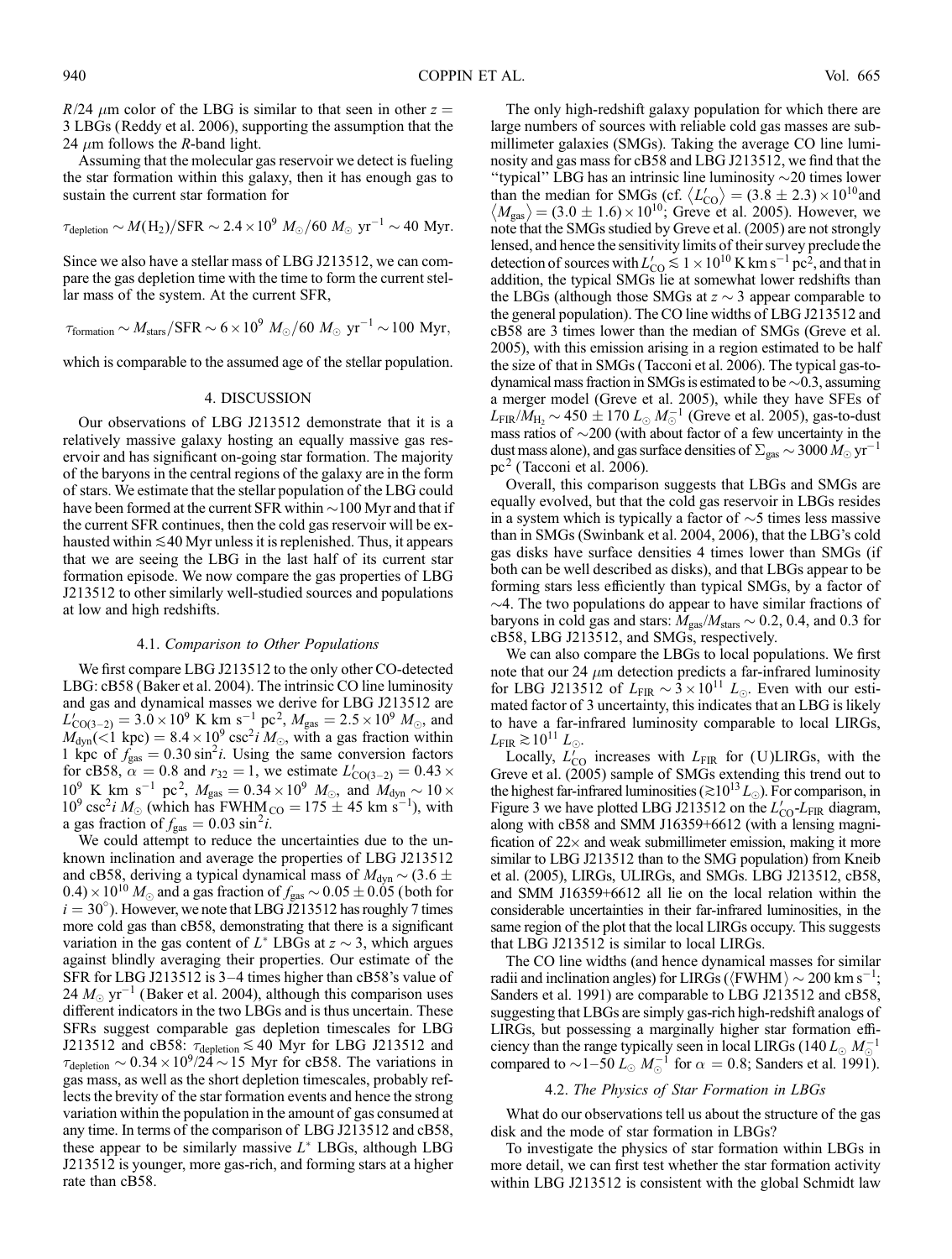

FIG. 3. - Comparison of the CO and far-infrared luminosities for LBGs (including cB58 from Baker et al. 2004 and LBG J213512), and the faint submillimeterselected source SMM J16359+6612 from Kneib et al. (2005) (listed in order of increasing luminosity), LIRGs, ULIRGs, and SMGs. The solid line is the bestfitting relation with a form of  $\log L'_{\text{CO}} = \alpha \log L_{\text{FIR}} + \beta$  to the LIRGs, ULIRGs, and SMGs from Greve et al. (2005). The LBGs all lie on the relation within their uncertainties and lie in the same region of the plot as the LIRGs. Note that this diagram is a particularly useful diagnostic, since it does not depend on the CO-to-H2 conversion factor.

(Schmidt 1959). Kennicutt (1998) derives a Schmidt law of the form  $\Sigma_{\rm SFR} = A(\Sigma_{\rm gas})^{1.4}$ , where  $\Sigma_{\rm gas}$  and  $\Sigma_{\rm SFR}$  are in units of  $M_{\odot}$  yr<sup>-1</sup> pc<sup>-2</sup> and  $M_{\odot}$  yr<sup>-1</sup> kpc<sup>-2</sup>, respectively, and  $A = (2.5 \pm 1)$  $(0.7) \times 10^{-4}$ . In deriving this relationship, Kennicutt (1998) assumed  $\alpha = 4.6$  for *all* the galaxies (including LIRGs) and noted that the scatter around the relation is large, with individual galaxies lying up to a factor of 7 off the mean relation.

Therefore, we follow Kennicutt (1998) and use  $\alpha = 4.6$  for the gas surface densities in this calculation. For LBG J213512, we estimate a normalization of  $A = 1.6^{+3.2}_{-1.1} \times 10^{-4}$ , where the large error accounts for the uncertainty in the true SFR. In contrast, cB58 predicts a normalization of  $A \sim 9.3 \times 10^{-4}$  with a similar uncertainty. Thus, the two LBGs bracket the local Schmidt law and are each consistent with it within the large scatter and uncertainties.

To determine the likely structure of the gas reservoir, we use the gas mass and assume a radius of 1 kpc to infer a mass surface density of  $\Sigma = 760 \pm 130$   $M_{\odot}$  pc<sup>-2</sup>. If the gas is present in a disk, we can test whether the material will be unstable to bar formation. The Toomre stability criterion states that  $Q = \sigma \kappa / 2\pi G \Sigma \gtrsim 1$  in order for a gaseous disk to be stable (e.g., Binney & Tremaine 1987), where  $\sigma$  and  $\kappa$  are the velocity dispersion and the circular frequency of the disk, respectively. For a surface density of 760  $M_{\odot}$  pc<sup>-2</sup>,  $Q < 1$  for any realistic value of  $\sigma$  and  $\kappa$ . This suggests that if the gas is present in a disk, it will be unstable to bar formation and will collapse on a timescale of  $\tau_{\text{rot}} \sim 60$  Myr, comparable to the estimated remaining lifetime of the burst.

Following Tacconi et al. (2006), we derive the maximal SFR and SFR surface density for the average LBG with an inclination angle of  $i = 30^{\circ}$  to be  $\sim 20$   $M_{\odot}$  yr<sup>-1</sup> and  $\sim 7$   $M_{\odot}$  yr<sup>-1</sup> kpc<sup>-2</sup>, respectively. These are comparable to the observed average SFR and SFR surface density of  $\sim 40$   $M_{\odot}$  yr<sup>-1</sup> and  $\sim 7$   $M_{\odot}$  yr<sup>-1</sup> kpc<sup>-2</sup>, respectively. Hence we conclude that LBGs could be maximal starbursts if our assumptions of the geometry and star formation efficiency are all correct. Our observations appear to point toward the star formation in LBG J213512 occurring in an intense central starburst, similar to the activity seen in local LIRGs and ULIRGs. Many of the physical properties we derive for the LBG mirror those of local LIRGs. However, many of these conclusions are sensitive to the conversion factor between the CO and  $H_2$  gas masses,  $\alpha$ , and so we must re-examine this choice.

The values of  $\alpha = 0.8 M_{\odot}$  (K km s<sup>-1</sup> pc<sup>2</sup>)<sup>-1</sup> and  $r_{32} = 1$  we adopted are derived from luminous local starburst galaxies in which the molecular gas is distributed in an extensive intercloud medium (Solomon et al. 1997), rather than as discrete giant molecular clouds (GMCs). Thus, lower CO to  $H<sub>2</sub>$  ratios in these more energetic environments are potentially an indication of a mode of star formation associated with bulge formation, with higher ratios being more prevalent in quiescently star-forming disks. A value of  $\alpha = 0.8$  is also adopted for high-redshift submillimeter galaxies (which are believed to be scaled-up highredshift analogs of local ULIRGs; Greve et al. 2005; Tacconi et al. 2006). If we had instead assumed that the cold gas is distributed in stable GMCs, as in our own galaxy, then the predicted gas masses are 9 times higher (taking  $\alpha = 4.6 M_{\odot}$  [K km s<sup>-1</sup> pc<sup>2</sup>]<sup>-1</sup> and  $r_{32} = 0.65$ ; Solomon & Barrett 1991; Mauersberger et al. 1999; Dumke et al. 2001; Yao et al. 2003).

We currently cannot constrain  $\alpha$  in high-redshift galaxies directly, and so we must examine whether adopting the Milky Way conversion factors would substantially alter our interpretation of the LBGs (cf. Baker et al. 2004). Adopting  $\alpha = 4.6$  and  $r_{32} =$ 0.65 increases the gas masses for LBG J213512 to  $22 \times 10^9$   $M_{\odot}$ , which is comparable to the cold gas masses derived for typical SMGs (Greve et al. 2005) and exceeds the dynamical mass of the galaxy for inclinations of  $i \ge 40^\circ$ . Similarly, cB58's gas mass increases to  $3 \times 10^9$   $M_{\odot}$ . The star formation efficiency,  $L_{\rm FIR}/M_{\rm H_2}$ , for LBG J213512 drops to  $\sim$ 15  $L_{\odot}$   $M_{\odot}^{-1}$ , while the surface density of the gas disk increases dramatically to  $\Sigma_{\rm gas}$   $\sim 8000\,M_\odot\,{\rm pc}^{-2}$ , larger than the values claimed for SMGs (Tacconi et al. 2006).

It is difficult to understand this mix of properties, with immense gas reservoirs in highly unstable, dense gas disks which are in some respects more extreme than SMGs, but yet result in star formation occurring with an efficiency at least an order of magnitude below that in SMGs. We therefore conclude that it is hard to reconcile the gas properties of LBGs if the CO-to-H $_2$  conversion factor is similar to the Milky Way. Instead, we suggest that the high gas surface density and low star formation efficiency are most naturally explained if the gas is distributed in a similar manner to local ULIRGs and SMGs, and the dominant star formation mode follows that seen in local luminous starbursts (e.g., ULIRGs).

However, the cost of adopting  $\alpha = 0.8$  is that the gas fraction for cB58 drops to just  $f_{\text{gas}} \sim 0.03 \sin^2 i$ , which seems uncomfortably low for a young high-redshift galaxy which is still forming stars. One potential solution is to adopt different CO-to-H<sub>2</sub> conversion factors in the two LBGs, with the more active LBG J213512 having a lower value than cB58. This could reflect a period of bulge formation in LBG J213512, while cB58 is currently in a less active phase of star formation. Such a complication is of course unjustified given the current information we have, and we must instead look forward to observations of cold gas in a larger number of LBGs to allow us to place limits on  $\alpha$  using the same dynamical arguments employed by Solomon et al. (1997).

## 5. CONCLUSIONS

We have carried out millimeter interferometry and mid-infrared imaging of a strongly lensed LBG at  $z = 3.07$ . We detect strong  $CO(3-2)$  emission with a line width of 190  $\pm$  24 km s<sup>-1</sup>. Although the lensing magnification of the entire UV source is  $\sim$ 28 $\times$ , the position of the CO emission appears coincident with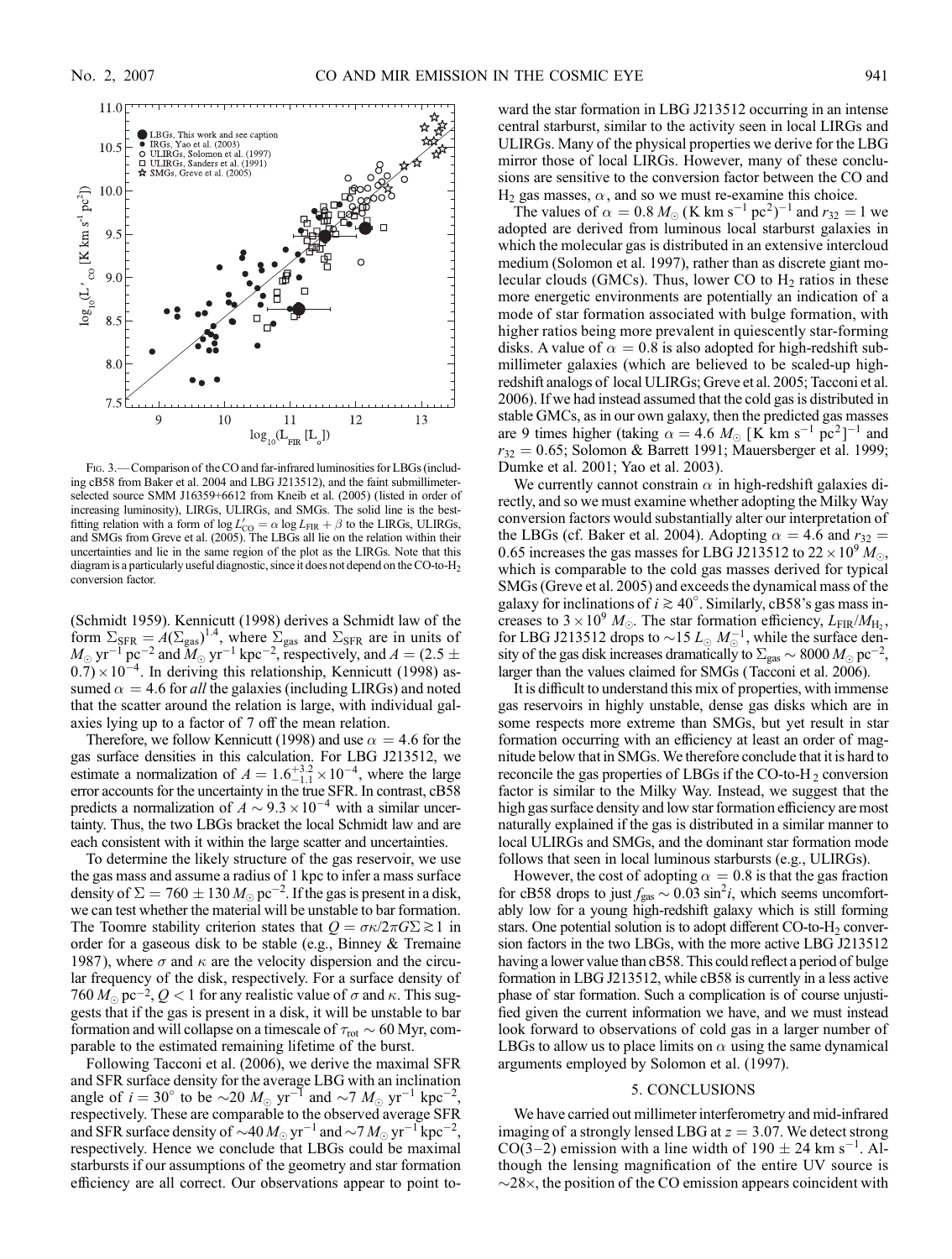a UV component in the source plane which has a magnification of  $\sim$ 8 $\times$ . Correcting for the magnification of the CO source, LBG J213512 has an inferred gas mass of (2.4  $\pm$  0.4)  $\times 10^9$   $M_{\odot}$  and a dynamical mass of  $(8.4 \pm 1.4) \times 10^9 \csc^2 i M_{\odot}$ , within an estimated radius of  $\sim$ 1 kpc. Fitting to the observed g,  $R_{606}$ , K, and our Spitzer IRAC 3.6-8.0  $\mu$ m photometry, we derive a stellar mass of  $\sim (6 \pm 2) \times 10^9$   $M_{\odot}$ . We also use *Spitzer*/MIPS 24  $\mu$ m imaging to estimate a far-infrared luminosity of  $\sim$ 3 × 10<sup>11</sup> L<sub>o</sub> with an uncertainty of a factor of 3. From this we derive a star formation rate of  $\sim 60 M_{\odot} \text{ yr}^{-1}$  and hence a star formation efficiency of  $\sim$ 140  $L_{\odot}$   $M_{\odot}^{-1}$ . Based on this star formation rate, we estimate that the current activity in LBG J213512 could have formed the current stellar mass in a period of  $\sim$ 100 Myr and can continue for a further  $\sim40$  Myr before the gas reservoir is exhausted.

We find that the CO line luminosity and inferred gas mass for LBG J213512 are  $\sim$ 7 times higher than that measured for the only other CO-detected LBG, cB58, indicating a significant variation in the gas content of  $L^*$  LBGs at  $z \sim 3$ . In contrast, the two LBGs have effectively identical CO line widths, indicating similar dynamical masses (within the uncertainties of their unknown inclinations). Thus there is a large range in gas-to-dynamical mass ratio between cB58 and LBG J213512,  $M_{\text{gas}}/M_{\text{dyn}} \sim 0.03$  $0.3 \sin^2 i$ , which may reflect the short timescales for star formation in these galaxies. Following Kennicutt (1998), we use the gas and star formation surface densities to derive the Schmidt law and find that both LBG J213512 and cB58 are consistent with the Schmidt law.

We compare our observations of LBG J213512 to far-infrared luminous galaxy populations at low and high redshifts. We find that the star formation efficiency we derive for LBG J213512 is slightly above the range of values derived for similarly farinfrared luminous local galaxies (LIRGs), but is significantly below the typical efficiency for high-redshift submillimeter galaxies ( $\sim$ 450  $L_{\odot}$   $M_{\odot}^{-1}$ ). The gas and dynamical masses we find are also an order of magnitude smaller than estimated for SMGs. We suggest that LBG J213512 has many features in common with local LIRGs and hence that the star formation activity in this highredshift system may be closely related to the mode of star formation seen in these galaxies.

A major uncertainty in our analysis is the choice of the CO-to- $H_2$  conversion factor ( $\alpha$ ) we should adopt. The two most commonly used assumptions,  $\alpha = 0.8$  and  $r_{32} = 1$ , appropriate for local ULIRGs, or  $\alpha = 4.6$  and  $r_{32} = 0.65$ , as measured for the Milky Way, produce a factor of  $\sim$ 9 variation in the expected gas masses and all the associated derived properties. We argue that selecting an  $\alpha$  and  $r_{32}$  similar to comparably far-infrared luminous galaxies at the present day yields a system with more easily understood properties than the more gas-rich system predicted by  $\alpha = 4.6$  and  $r_{32} = 1$ . However, it is clear that a measurement of other CO transitions for LBG J213512, accessible from the GBT or from the PdB, would place a constraint on the temperature and density of the molecular gas (e.g., Hainline et al. 2006) and allow a more accurate determination of the line luminosity ratio,  $r_{32}$ , and hence the total gas mass of the system. Placing limits on the CO-to-H<sub>2</sub> conversion factor,  $\alpha$ , in LBGs will require either high angular resolution CO mapping (to resolve the gas disks and solve for their inclination), which could be within the grasp of the most extended IRAM configurations, or from a statistical study of the gas-to-dynamical mass ratios for a large sample of LBGs with CO detections. The latter may have to wait until the advent of ALMA.

Overall, these observations effectively harness a gravitational lens to boost the light grasp of the IRAM and Spitzer telescopes by a factor of up to  $30\times$ , while improving the effective resolution to  $\sim 0.2$ ". The next step is to observe the system at higher resolution with IRAM (FWHM  $\sim 0.3''$ ) in order to dissect the gas distribution on the smallest scales of  $\sim 0.02$ <sup>n</sup> (corresponding to  $\sim$ 0.2 kpc in the image plane), providing a preview of the capabilities of ALMA. Such observations will allow us to address questions which are drivers of the ALMA, SKA, and JWST science cases, yielding insights into the kinematics of the interstellar medium in a normal, young galaxy seen 12 billion years ago.

This work is based on observations carried out with the IRAM PdBI. IRAM is supported by INSU/CNRS (France), MPG (Germany), and IGN (Spain). This work also makes use of data obtained with Spitzer, which is operated by the Jet Propulsion Laboratory, California Institute of Technology, under a contract with NASA. We thank the Spitzer director, Tom Soifer, for the award of the Spitzer DDT. We thank Max Pettini, Alice Shapley, and Dave Alexander for useful discussions and help, and an anonymous referee for a constructive report. K. E. K. C., A. M. S., and J. E. G. acknowledge support from PPARC. I. R. S. acknowledges support from the Royal Society.

REFERENCES

- Baker, A. J., Tacconi, L. J., Genzel, R., Lehnert, D., & Lutz, D. 2004, ApJ, 604, 125
- Baugh, C. M., Lacey, C. G., Frenk, C. S., Granato, G. L., Silva, L., Bressan, A., Benson, A. J., & Cole, S. 2005, MNRAS, 356, 1191
- Bell, E. F., et al. 2005, ApJ, 625, 23
- Binney, J., & Tremaine, S. 1987, Galactic Dynamics ( Princeton: Princeton Univ. Press)
- Blain, A. W., Smail, I., Ivison, R. J., Kneib, J.-P., & Frayer, D. T. 2002, Phys. Rep., 369, 111
- Bolzonella, M., Miralles, J.-M., & Pello, R. 2000, A&A, 363, 476
- Borys, C., Smail, I., Chapman, S. C., Blain, A. W., Alexander, D. M., & Ivison, R. J. 2005, ApJ, 635, 853
- Bruzual, G., & Charlot, S. 1993, ApJ, 405, 538
- Calzetti, D., Armus, L., Bohlin, R. C., Kinney, A. L., Koornneef, J., & Storchi-Bergmann, T. 2000, ApJ, 533, 682
- Carilli, C. L., & Wang, R. 2006, AJ, 132, 2231
- Chapman, S. C., et al. 2000, MNRAS, 319, 318
- Dale, D. A., & Helou, G. 2002, ApJ, 576, 159
- Dale, D. A., Helou, G., Contursi, A., Silbermann, N. A., & Kolhatkar, S. 2001, ApJ, 549, 215
- Dumke, K., Nieten, C., Thuma, R., Wielebinski, R., & Walsh, W. 2001, A&A, 373, 853
- Dye, S., Smail, I., Swinbank, A. M., Ebeling, H., & Edge, A. C. 2007, MNRAS, in press (arXiv: 0705.1720v1)
- Geach, J. E., et al. 2006, ApJ, 649, 661
- Greve, T. R., et al. 2005, MNRAS, 359, 1165
- Guilloteau, S., et al. 1992, A&A, 262, 624
- Hainline, L. J., Blain, A. W., Greve, T. R., Chapman, S. C., Smail, I., & Ivison, R. J. 2006, ApJ, 650, 614
- Kennicutt, R. C., Jr. 1998, ApJ, 498, 541
- Kneib, J.-P., Neri, R., Smail, I., Blain, A., Sheth, K., van der Werf, P., & Knudsen, K. K. 2005, A&A, 434, 819
- Law, D. L., Steidel, C. C., Erb, D. K., Pettini, M., Reddy, N. A., Shapley, A. E., Adelberger, K. L., & Simenc, D. J. 2007, ApJ, 656, 1
- Leitherer, C., et al. 1999, ApJS, 123, 3
- Mauersberger, R., Henkel, C., Walsh, W., & Schulz, A. 1999, A&A, 341, 256
- Pettini, M., Rix, S. A., Steidel, C. C., Adelberger, K. L., Hunt, M. P., & Shapley, A. E. 2002, ApJ, 569, 742
- Pettini, M., Steidel, C. C., Adelberger, K. L., Dickinson, M., & Giavalisco, M. 2000, ApJ, 528, 96
- Reddy, N. A., & Steidel, C. C. 2004, ApJ, 603, L13
- Reddy, N. A., Steidel, C. C., Fadda, D., Yan, L., Pettini, M., Shapley, A. E., Erb, D. K., & Adelberger, K. L. 2006, ApJ, 644, 792
- Sanders, D. B., Scoville, N. Z., & Soifer, B. T. 1991, ApJ, 370, 158